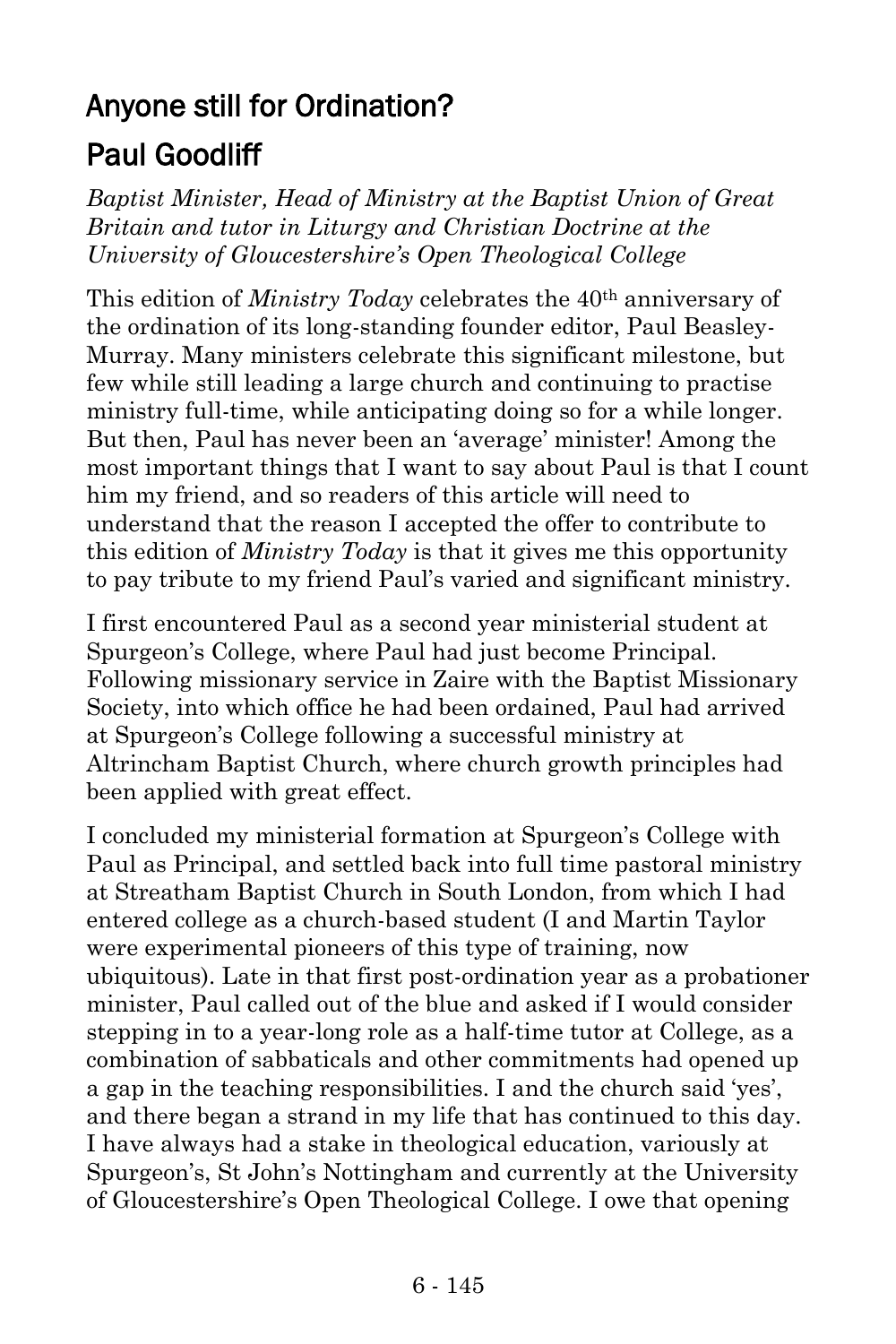to Paul's risk in taking on a very raw theological educator, who was often just one week ahead of his students!

As I completed that year on faculty, Paul encouraged me to further study, and so I signed up for the King's College MTh in 20th Century Systematic Theology under Professor Colin Gunton, and so another strand of my ministry was birthed under the encouragement of Paul: yet another strand that has continued to this day, having just completed a doctorate.

It came as no surprise, then, to be asked by Paul to join the Board of the fledgling *Richard Baxter Institute for Ministry (RBIM –* now *Ministry Today)* twenty years ago. To begin with, the Board was all there was, but what stimulating meetings they were as we discussed ministry and its practice. Soon, the journal was published, and I contributed the occasional article and book review. Thus, another strand of my life was fostered and I owe a debt to Paul in encouraging a writing ministry. I have never been able to keep up with Paul's prodigious output, but at three books and counting, his example of writing as ministry has always been an inspiration to me.

I believe that Paul's most significant ministry will prove to be his current one: Senior Minister of Central Baptist Church, Chelmsford. I was on the RBIM Board throughout the early years of Paul's ministry at 'VRS', as it was known in those days ('Victoria Road South Baptist Church'… what a mouthful). Those were years of profound change in the church, not without their personal cost to Paul, and his vision, courage and, I suspect, sheer 'bloodymindedness' led the church to its current significant life and witness to the city of Chelmsford. Paul, dressed like a county gentleman in tweed, bright tie and a silk handkerchief in his jacket pocket, or in a navy pin-stripped suit with outrageous red lining, looking every inch the city banker, is a sight to behold. Not for him the kind of casual slovenliness that so disfigures some of our colleagues! Paul, in full flight preaching the gospel with power and good humour, is an experience to remember, while Paul doing what every pastor does, visiting the recently bereaved or the sick in hospital, is, for the recipients of his pastoral care, the vehicle through which God draws close. Of course, Paul is not perfect (no, you're not, Paul) and he can be outrageous, opinionated and sometimes 'puts his foot in it', but better that, I think, than the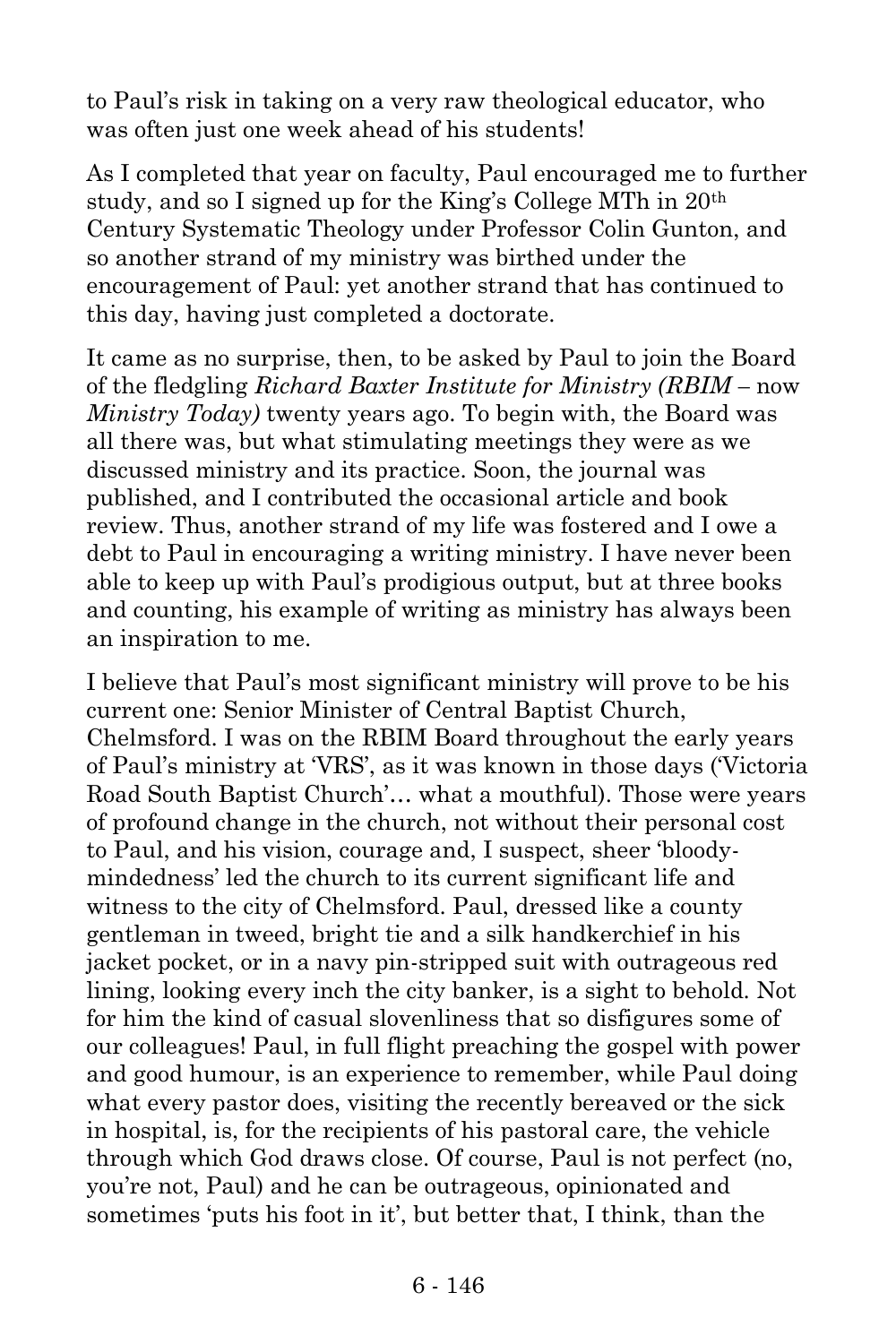ineffectual and the boring (qualities I see in abundance amongst some of our ministerial colleagues).

So, invited to contribute, I accepted and I want to reflect upon one area of Paul's writing that began early on. *Anyone for Ordination?<sup>58</sup>* was edited by Paul and consisted of writers from various traditions of the Church writing about ordination. Paul contributed the chapter on Baptists<sup>59</sup>. I want to return to this area of Paul's interests for a number of reasons. It's the 40th anniversary of Paul's own ordination at South Norwood Baptist Church, so a paper on ordination seems appropriate. I have just published my doctoral thesis on Baptist ministry and ordination<sup>60</sup>, so it is a theme that has absorbed my thinking for the past four years, and as Head of Ministry at the Baptist Union I am supposed to know about these things. In September of this year my eldest son, Andrew, is to be ordained a Baptist minister as he takes up pastoral ministry, and I have the enormous privilege of preaching on that occasion. So, some reflection upon ordination would be good (as General Superintendent of the Central Area of the Baptist Union, I presided at many an ordination, but rarely preached at them, and now, while I never preside, I occasionally am invited by the ordinand to preach)!

Turning first to Paul's contribution to the book on ordination which he edited, it becomes clear that Paul identifies one strand of Baptist thought that emphasises a particular understanding of the 'priesthood of all believers,' the radical equality of the members of the Church that minimises anything that smacks of clericalism or sacerdotalism. Priesthood of all believers has become something of a totemic phrase for Baptists, and even the least theologically literate will remind us that 'Baptists believe in the priesthood of all believers.' It must be said that Paul is clear that while the call to follow Christ is the call of every believer, not every believer is called to the ministry of pastoral leadership, or, to use another term, the 'ministry of word and sacrament'. It is this specific call that is recognised for those whom we call Baptist Ministers, or

 $\overline{a}$ 

<sup>58</sup> Paul Beasley-Murray, (ed) *Anyone for Ordination?* (Tunbridge Wells: Marc Europe, 1993)

<sup>59</sup> Paul Beasley-Murray, The Ministry of All and the Leadership of Some, in *Anyone for Ordination*, (Tunbridge Wells: Marc Europe, 1993) pp. 157-174 <sup>60</sup> Paul W. Goodliff, *Ministry, Sacrament and Representation*, (Oxford, Regent's Park College, 2010)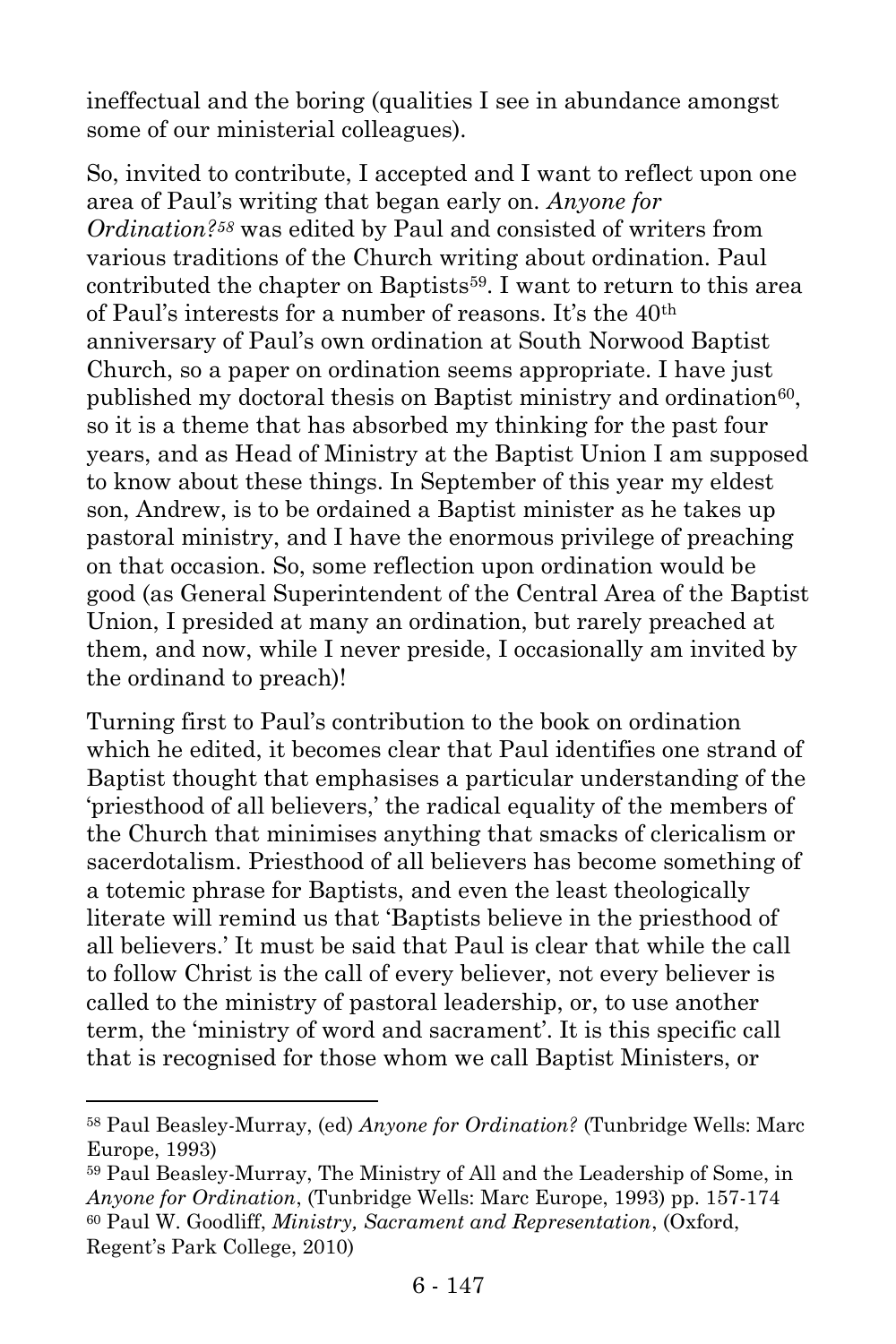Accredited Ministers (and with which Methodists, most Anglicans and Reformed Christians would also agree). Properly understood, this is what is implied in the phrase 'priesthood of all believers' as Luther intended. It means: (i) that access to God through Christ in the Spirit is not mediated through a priestly class, but that all can come to God without the necessity of human intervention (thus rejecting sacerdotalism); (ii) every believer has a call upon their life, and, although not all are called to pastoral leadership expressed by the term 'ministry', all are called to service in a specific sphere appointed by Christ, be that as a nurse, businesswoman, postman, or whatever (and by this I want to affirm the title of Paul's chapter, 'The Ministry of all….'); and (iii) it is corporately as the gathered church that 'believers' constitute the 'royal priesthood'. It does not mean, as is sometimes implied, that every believer is the same in their calling. In this sense, the church of Jesus Christ is not radically egalitarian: all are most definitely not the same. While there is no hierarchy in that calling, so that somehow 'ministry' is a higher or more noble calling than others, it is the special preserve of the Church to affirm and recognise that calling, just as other bodies recognise the 'calling' to be a lawyer, a surgeon or a social worker (if they did but recognise that through them God is at work!).

This radical identification of the invitation to every believer to respond to the call to service embodied in baptism, and expressed in the specific sphere or way of life that God has called them to, is what Luther meant, and is how Paul understands it. The alternatives are a lax cult of the amateur where ministry is concerned, as if years of formation and training count for very little, and which Paul would want very definitely to reject in one his most widely admired books, *A Call to Excellence*, <sup>61</sup> written with the young pastor in mind.

"Where excellence is a constant pursuit in the practice of ministry, there growth and development amongst pastors take place. It is my conviction that this is the key to coping with the inevitable challenges of ministry." 62

l

<sup>61</sup> Paul Beasley-Murray, *A Call to Excellence*. *An Essential Guide to Christian Leadership* (London, Hodder and Stoughton, 1995)  $62$  idem.p. $6$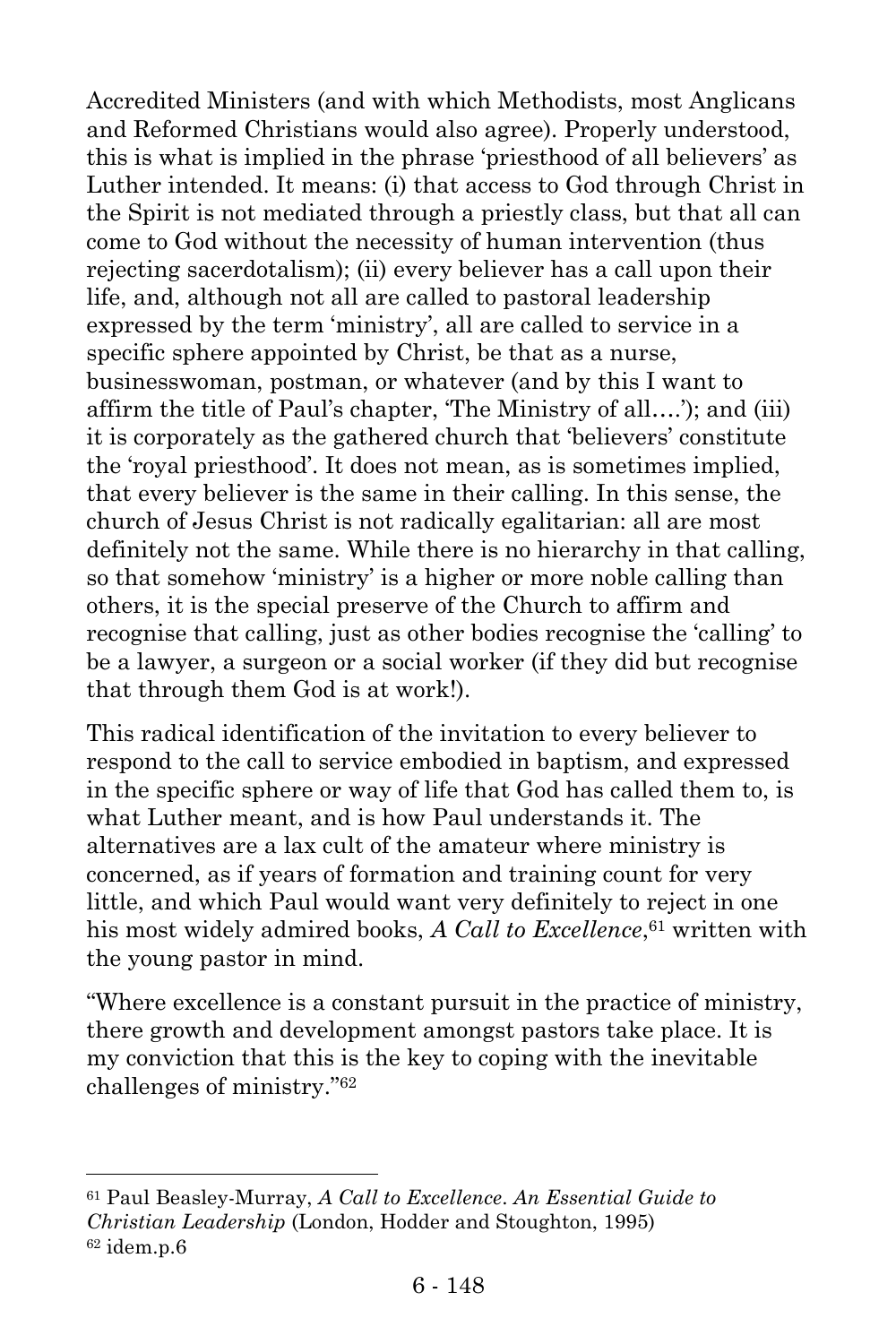Another alternative that Paul most definitely would want to reject is that form of clericalism that looks to the clergy to 'do' the ministry of the Church, with the members of the congregation passive observers of what he or she does. The proper New Testament response to this way of doing church (one that renders the Body of Christ victim to a form of pernicious anaemia) is to remember that the Church is to be a body of active members. The phrase that best expresses this is 'every member ministry', although I would challenge the tendency to conflate both service and ministry in such a way as to become profligate in the use of 'ministry' so that, in terms of the ordained it loses all content. I do not think it helpful to have at the back of a church on its notice board something like 'Minister: every member.' I suspect Paul would take issue with this point. But then ministry as 'chaplaincy to the congregation', where it is absorbed by meeting the needs of those who are already members, while ignoring the call to bear witness to Christ and lead the church in its mission to the wider community, is equally damaging to the life of a congregation.

So, if every member is called to serve Christ in that sphere of life to which God has appointed them, and if in our Baptist polity there is nothing that a minister regularly does that any duly recognised and appointed church member could not (such as preside at the Lord's Table, or conduct a baptism, wedding or funeral), then is there any significance in ordination? If we reject both clericalism and sacerdotal tendencies in ministry, are we left with the option that a few Baptist ministers adopt of refusing ordination altogether?

In Paul's view, starting from the 'obvious', that 'all God's people are called to ministry',<sup>63</sup> he identifies 'the concept of everymember-ministry, along with the related doctrine of the priesthood of all believers'<sup>64</sup> at the heart of Baptist ecclesiology. Thus, the 'ministry roll' of the church should be its membership roll. However, the distinguishing mark of those whom the church ordains is leadership, and while those whom the church appoints as leaders will not be exclusively the ordained, the distinction between those who are ordained and other leaders lies in 'calling

l

<sup>63</sup> 'The Ministry of All & the Leadership of Some', in (ed) P.Beasley-Murray, P, *Anyone for Ordination?* (MARC, Tunbridge Wells,1993), 157-174, 158 <sup>64</sup> *idem*, 159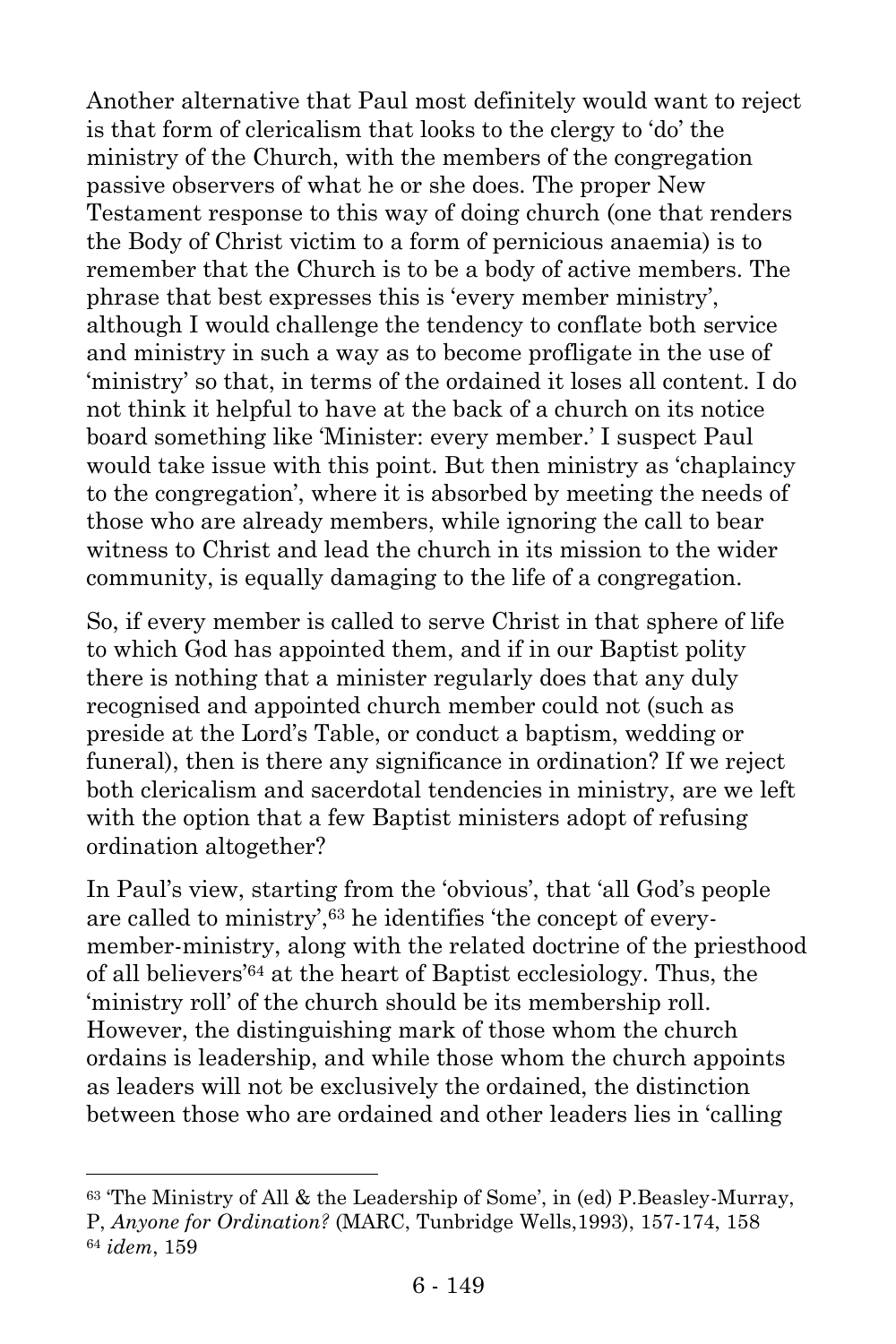and function.'<sup>65</sup> The pastor, or whatever term is used for the ordained person, is the leader of the leaders. The other characteristic of the ordained and accredited is the scope of their recognition, which is national.

The consequences of this understanding are fourfold: ordination is not to the ministry, and Paul considers it unfortunate that the term minister is used of the ordained, preferring 'the functional term pastor,'<sup>66</sup> (and as a result eschews clerical dress and titles such as 'Reverend' as maintaining a false distinction between clergy and laity); ordination is not a means of special grace, or conferring any new status; it is not indelible, for if 'ordination is primarily functional'<sup>67</sup> then it is possible to give up the function; and fourthly, ordination is not an initiation into priesthood. In this latter regard, he rejects both a sacramental priesthood and the Reformation understanding that ordination as a setting apart of a person to the ministry of Word and sacrament, on the basis once again of the ministry of the whole people of God. When a pastor preaches or baptises, they do so because they are 'the trusted leader of God's flock'<sup>68</sup> and it is important that churches do not encourage any false sacerdotalism, (thus he rejects the practice of the newly-ordained pronouncing the blessing at the close of their ordination service, or presiding at a celebration of the Lord's Supper within the context of that service.)

In this understanding of ministry and ordination, Paul represents the functional understanding of ministry and ordination that predominated during the 1970s-1990s amongst evangelical Baptists. While its roots lay in an emphasis upon a 'biblical' understanding of the ministry of all, its expression owes much to the growing egalitarianism of British society during this period, with the consequent mistrust of 'the expert' or 'professional'. 'All are called to ministry' soon collapses in some quarters into 'everybody can do anything', and the emphasis upon the 'leadership of some' is compromised by a misunderstanding of the priesthood of all believers to mean everybody could do 'ministry' (after all, it was not so difficult, was it?)

l

<sup>65</sup> *idem*.162

<sup>66</sup> *idem* 164

<sup>67</sup> *idem* 166

<sup>68</sup> *idem* 168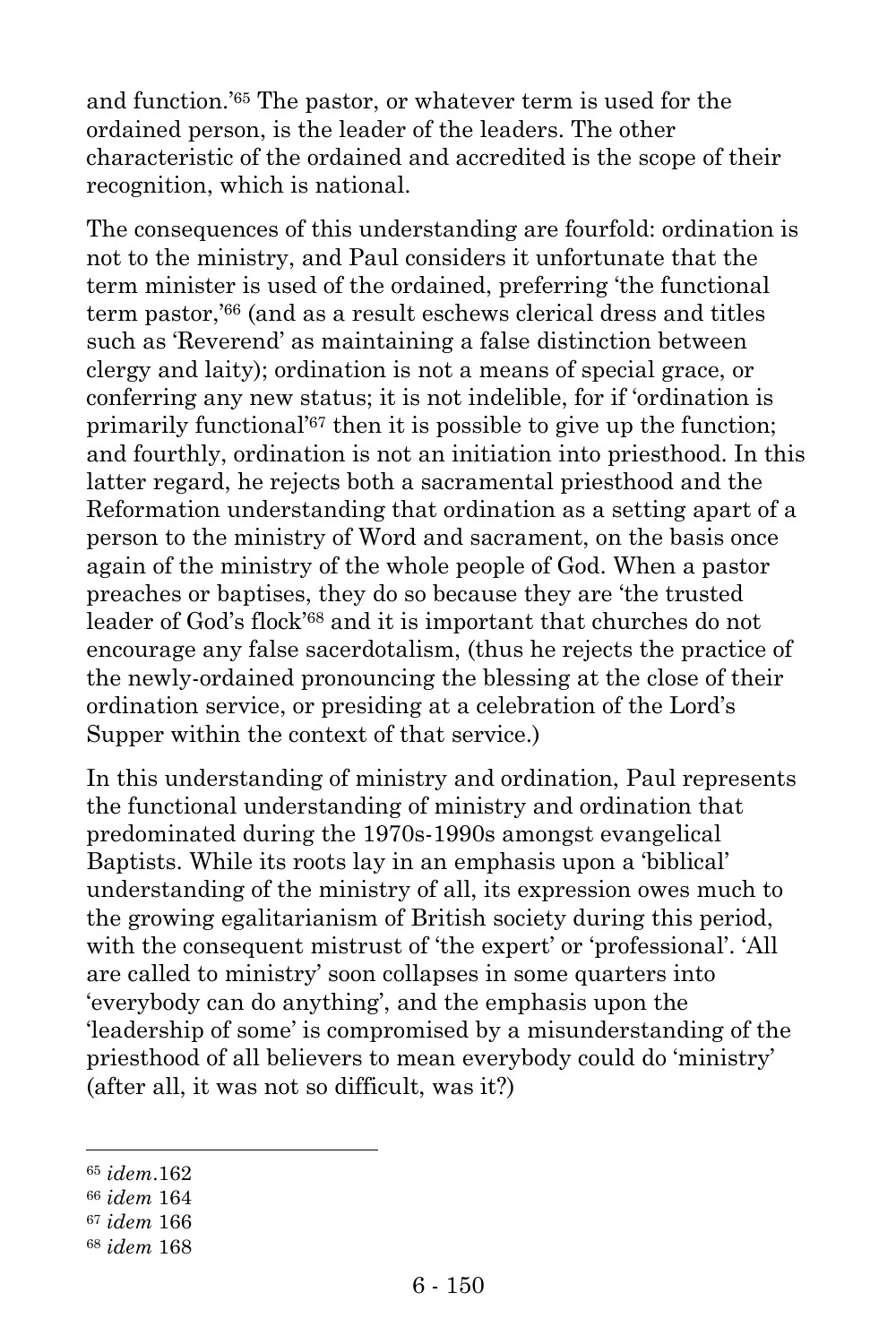Paul is nothing if not often controversial, so it seems appropriate therefore in this paper that begins by expressing my personal debt of gratitude to him, to do him the honour of disagreeing with him! There is at least one other understanding of ministry widely held amongst Baptist ministers today, particularly amongst a younger generation, if my research is accurate. It understands ordination as the moment when the Church and the Holy Spirit sets a person apart for a way of being, or a way of life, that is dedicated to pastoral leadership in the Church of Jesus Christ, which confers upon them the grace to fulfil that calling in response to the prayers of God's people, and that is sacramental in character. Many who hold to this understanding would not wish to go so far as to say that ordination is a sacrament (most Baptists, even the more sacramental in spirit, hold to just two, baptism and Holy Communion), but in the same way that God's grace is not mediated through the waters of baptism and bread and wine alone, but also though preaching, Scripture, our marriage partners and the believing prayers of God's people, to name but the more obvious, so, in the act of ordination, God, who is really present by his Spirit and responsive to the fervent prayers of his people who claim his promises, acts.

I know that there are some Baptists who, wrongly, believe that baptism is somehow an optional extra in the scheme of salvation, and who claim that all that is needed is faith on the part of the believer, but still the dominant conviction is that baptism is more than just a 'wet confirmation', and that God really changes something, seals something irrevocably in the baptised as they confess their faith, commit themselves to discipleship and are plunged beneath the waters. So, in ordination, God acts and changes something irrevocably in the man or woman whose call to ministry has been recognised and tested by the councils of the Church, both local and beyond; whose response to that call is to make solemn vows of faithfulness to that calling; upon whom hands are laid by representatives of the Church universal and for whom prayers for the enduement of the Spirit are offered and answered. As in the wedding service where the declaration 'I pronounce you man and wife' actually effects what it says, so I believe in ordination. The prayerful laying on of hands is more than just a quaint sign or a piece of liturgical theatre  $-$  it effects what it signifies: this man, this woman, is now set apart for service